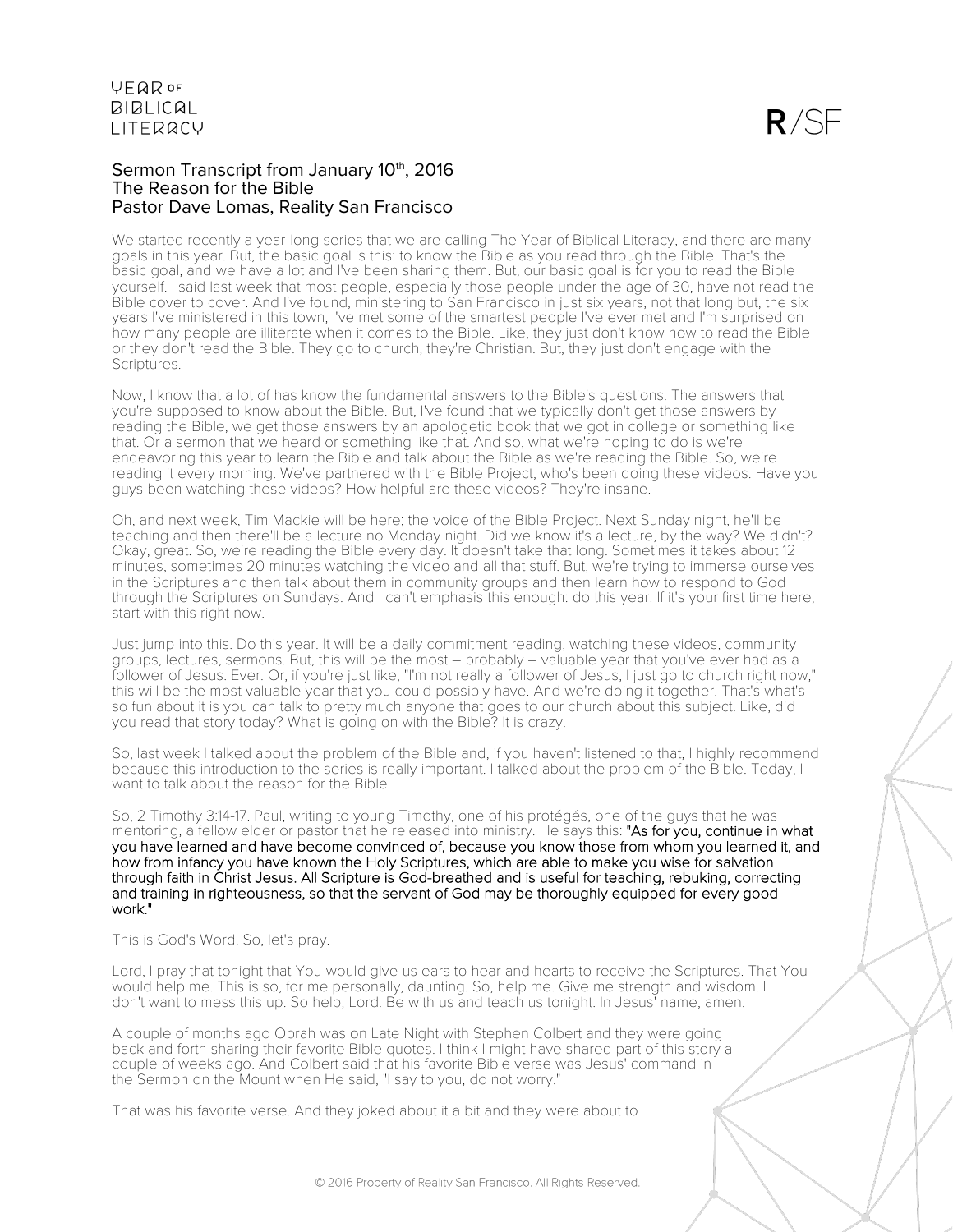

transition when Oprah was like, "Wait, I want to share mine and I want to share what it means to me."

#### So, she shared. "This is my favorite Bible verse: Psalm 37:4, 'Delight thyself in the Lord and He will give you the desires of your heart."

That's a great passage. Great Psalm. And then she said this:

"This is what I take that to mean: the Lord has a wide range of meaning. It means compassion and love and forgiveness and kindness. So, you delight yourself in those virtues where the character of the Lord is revealed. So, delight yourself in love and forgiveness and kindness and then you will receive the desires of your heart."

That's what she says. And then everyone claps. And I remember I was watching this and I was studying, obviously, and getting ready for this whole year. I'm like, "Oh my gosh." I wrote it down really quick. I have – gosh. I have a lot to say about what she just said. But, what this episode does is it brings up all these questions when it comes to the Bible. I mean, it brings up, for me, a lot of questions.

I think the biggest question – one of the biggest questions that it brings up – is what Oprah did to this. She read a verse and she's like, "This is what I take that to mean and this is what I take 'Lord' to mean and this is what I think the verse means and this is what I use it for."

It brings up this question: what is the Bible for? What is the Bible for? I mean, what is this collection of 66 different books, different genres of book, told over a huge period of time that has one unified story, what is it for? What is this Bible for? Is it timeless truth? Is this timeless truth? That's what a lot of people think about the Bible. It's just timeless truth.

Is the Bible where we go to try to find that nugget of truth that we need in the moment? Or you were going to a job interview or we have a big pitch meeting and we need that thing, that shot in the arm; we need a timeless truth. Or is it a "for our life verse?" Like, "My life verse is this verse."

What is the Bible for? Example. This is an example of timeless truth. Imagine you saying, "I have all of these desires in my heart. What do I do with all these desires? What do I do with them and then how do I get all the desires of my heart? Oh, I know what I'll do. I'll go to the book of timeless truths and I'll see how to get the desires of my heart. Oh, look at this. Psalm 37:4 says, 'Delight myself in the Lord and I will get all my hearts desires.' Oh, see, there it is. It's right there. That's how I get my hearts desires is delight myself in the Lord. Oh, and then what is 'Lord?' I think Lord is goodness and love and all these other things."

Are we allowed to do that with the Bible? Are we allowed to go, "I have this question and I'm going to go find this verse and, when I find this verse, I'm going to take that to mean something?"

Are we allowed to do that? Is that what the Bible is for? See, a lot of us come to the Bible looking for particular answers to particular questions. We come to the Bible with questions like, "Can I live with my boyfriend?" Or, "How do I be happy in marriage?" Or, "Can I be gay and be a Christian?" Or, "Can I get a divorce?" Or, "Can I watch Rated R movies?" Really big questions like this.

We go to the Bible for like, "Can I do these things? Am I allowed to do these things? How do I do these things?"

And, when we make the Bible an answer book to all our questions and approach the Bible like that, we make the Bible into something it's not. When we go to the Bible and we're like, "Okay, I have all these questions and I need to find all the corresponding verses to the corresponding answers." When we do that with the Bible, we turn the Bible into something it's not.

Now, here's a caveat. This is an important caveat. There are timeless truths found in the Bible and you will find the answers to most of those questions. But, the Bible is not after answering your specific sets of questions. That's not what the Bible is set out to do. That's not what the Bible is trying to do. The only thing you have to do to understand this – to really get this – is to read Hebrew poetry. You're going to get there in a few months and, when you start reading Hebrew poetry, you'll be convinced that the Hebrew poets actually pose more questions than they answer.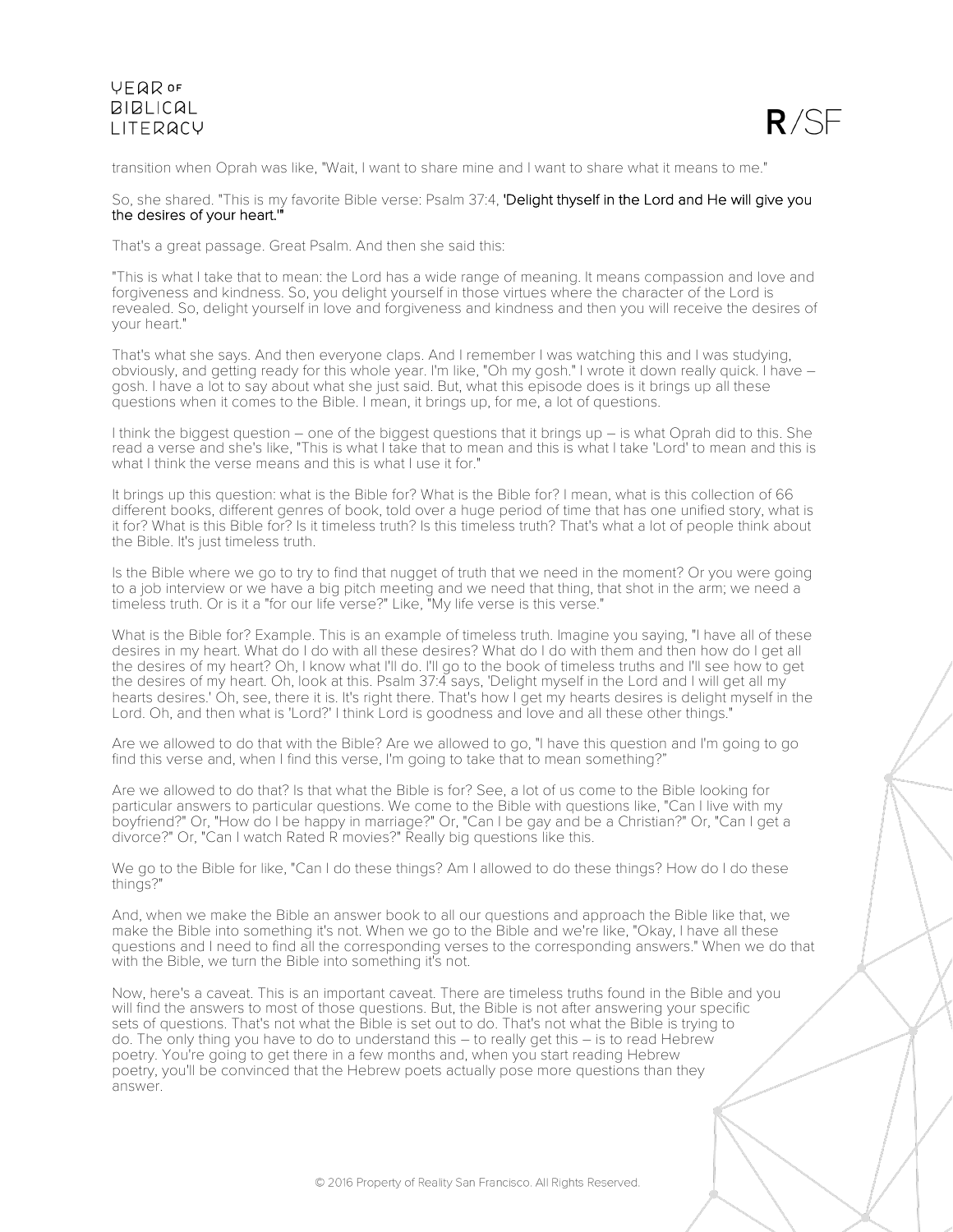

So, if you have all these questions and you're reading the Bible this year, you might come to find out at the end of this year that your questions won't be answered. That you're going to sit in your questions and you're going to sit in the mystery that is God for the rest of your lives. The Bible might not answer your question. See, the Bible is not even answering all our doctrinal questions, let alone life questions.

But, again, another important caveat. Yes. Our doctrine, what we believe as a church, is based on the Bible and must come from the Bible. But, when we reduce the Bible to a set of truths and propositions, doctrinal propositions, we miss what the Bible is trying to do.

Let me give you an illustration. This is a very very  $-1$  think it might be a very bad illustration. Like, bad. I mean, this illustration might make you question things. And, you might have emails, and rightly so. They're welcome. So, you can email me at davedealy@realitysf.com. So, shoot an email there and I'll make sure that I answer your question.

So, here's the illustration. It has to do with rap music; hip-hop music. Okay? So, this might break down really fast. Is rap or hip-hop offensive? Yes. Not all of it is good. Agreed? Agreed. Some can't listen to it because it's so bad. Some people turn on and are like, "Oh my gosh. This is so bad I can't even listen to it. I'm a Christian. I can't listen to it."

Okay, fine fine fine. I'm not saying you should listen to it or I'm not saying that it aides you in following Jesus at all. All I'm saying – I'm just saying this – is that even to begin to appreciate it – if you wanted to. Even to begin to appreciate rap music or hip-hop or whatever, you have to know what it's actually trying to do. It's trying to tell a story and it's trying to be provocative. It's using a type of language from the streets and a way of talking that gets the point across in a certain way.

I mean, there's all kinds of examples of this. From Kendrick Lamar's album, "To Pimp a Butterfly," that got nominated for 12 Grammy awards and, earlier this year in an article in the LA Times, he says that he gave his life to Christ in a Food 4 Less parking lot. And he says, "I'm the closest thing to a preacher that many of my audience or my fans have." And, though his word will never be as strong as God's Word, he says, "All I think I am is a vessel."

Now, are his lyrics something that would be played, unedited, on a Christian radio station or Focus on the Family? No. No way. Never. Should you go listen to it? Probably not. If you don't know, just don't. Okay? But, again, to appreciate it, you have to realize what rap is trying to do. Jay Z for example has this song that you might know. It's called, "99 Problems."

"I got 99 problems, but..." – it goes on from there.

Now people, when they hear this song are like, "Oh my gosh. This song is so oppressive to women."

He actually got a lot of heat for this. "This song is so oppressive to women."

Is this song about a woman? No. It's literally about a dog. It's about a literal dog. In his book "Decoded" he says that, before he was famous, he got pulled over by the cops and drugs were locked in his glove compartment. It's actually in the song if you listen to it. And the guy said, "I need to check your glove compartment."

He's like, "You can't unless you have a warrant."

He goes, "Well, I'm calling the drug sniffing dog out – the K9 unit – to come out and smell for drugs."

And he knows that as soon as that happens he's busted. And then that cop gets called away and, as he gets called away, Jay Z drives away and he sees the K9 cop car with his lights blaring driving opposite of him down the road. And he says, "I got 99 problems, but that dog ain't one."

That's what the song means. Now you're like, "Wait, why doesn't he just say that? Why does he use that word? Like, why couldn't he say, 'I've got 99 problems, but a K9 sniffing dog ain't one?' Why can't that be the thing? Why can't it be more literal?"

Again, I'm not advocating for it, but I'm saying you have to realize what rap is actually trying to do. So – and I know this is weird – I'm going to transition right back to the Bible.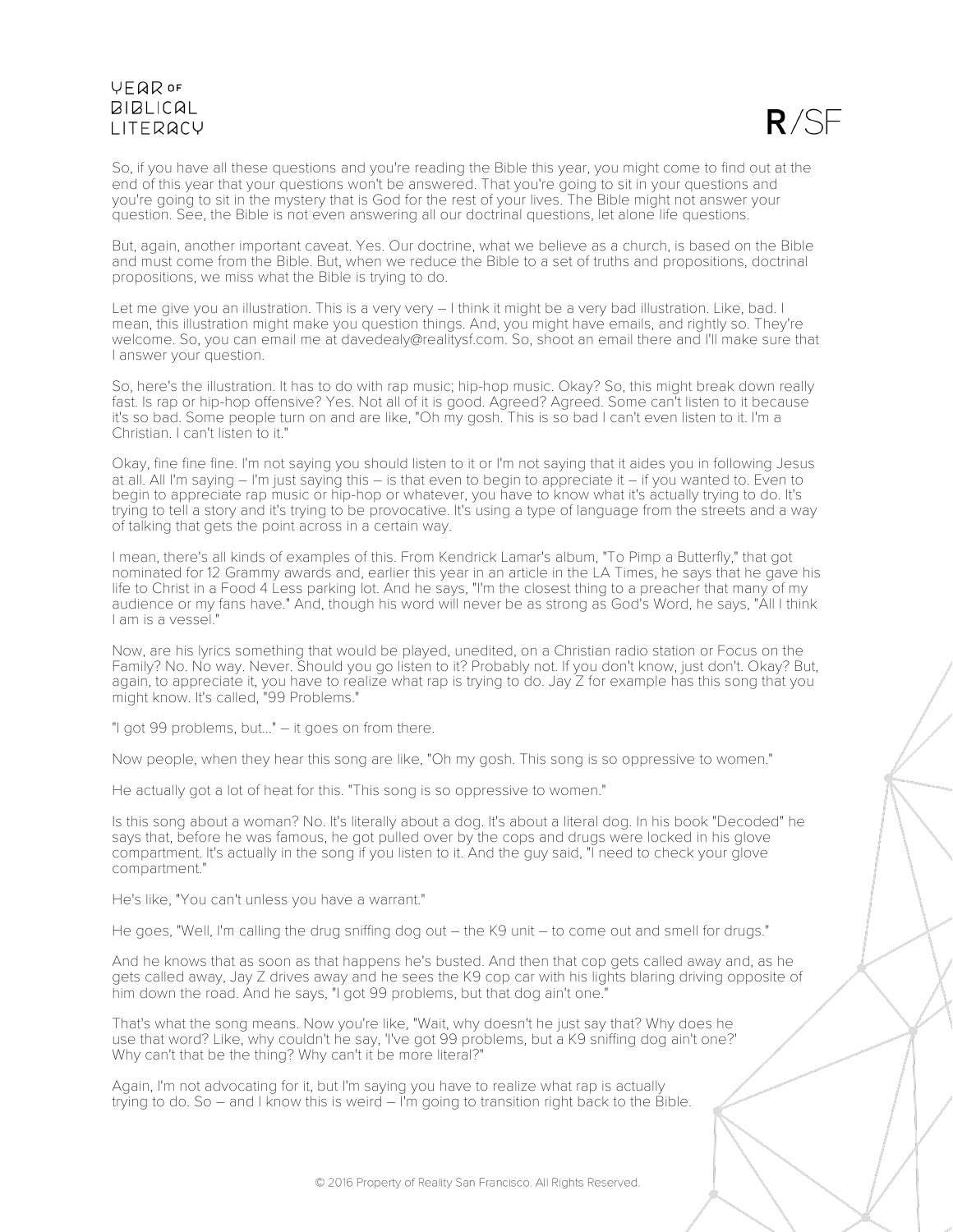# UFQDOF **BIBLICAL I ITFRACY**

 $R / S$ 

So, is the Bible offensive? Are there parts of it that would want to make some modern people stop reading it because it's oppressive or repressive or even misogynistic? Maybe. But, you have to see what the Bible is actually trying to do.

Like, if you're reading through Genesis with us, you might realize that men have all these wives and you're like, "What is up with this? Why is this happening? Why doesn't God say, 'You can't do that?'"

And then in chapter 7 or whatever. Maybe chapter 12 verse 8, "And don't take so many wives. Stick with one." Like, why doesn't it say that, chapter and verse? And I would argue, and even a guy that was an Old Testament narrative professor at Berkeley, Robert Alter, actually argues this in his book on the Old Testament where he says, "Actually, the Old Testament is saying that. But, it's saying that through a narrative story. It's saying that in a sense, because, when you actually read the story of all these wives, it never ends up right. It never ends well."

In a sense, God is saying you can't do that because it doesn't ever work out well. But, in another sense, God is not even trying to do that with these texts. He's trying to work through these very messed up people to bring about redemption to the whole world. That is what He's trying to do. And, what He's doing is He's doing that through this part of the story. So, you have to enter into the text going, "What is the writer, what is God trying to do?"

When you read the Bible as a set of timeless truths or doctrinal propositions, you will quickly find out that the Bible doesn't behave itself. There's like, "I believe it," and you go to read and you're like, "Whoa, what is this whole thing?"

When we look at the Bible as a source book for spiritual comfort or quidance or doctrine, it can make us squirm. Last week I said this is kind of the problem with the Bible. But, I don't think the problem is with the Bible. I said that because I was trying to be provocative myself. But, the problem is not taking the Bible on its own terms. So, it brings us back to this question: what is the Bible for?

So, three things. Three things I want to talk about. They won't take that long. But, this is what the Bible's for: the Bible is for us to know who God is, to tell the real true story of human history from God's perspective and to shape us as a people of God so we can live in God's ongoing story.

This is what the Bible is for. This is what the Bible is getting at. To show us who God is that we might know who God is. To tell the true story of human history from God's perspective and to shape us as a people of God so we can live into God's ongoing story. This is what the Bible is for.

So, point one: to know who God is. Everyone turn their Bible to the very first page. Page one. Genesis 1. Turn there and take out a pen or a pencil or a Crayon or whatever you have with you. If you're into adult coloring right now or whatever. So, take that out and, on the top of the Bible – if you write in your Bible's, if you do this sort of thing. I do – write this: this is a book about God. Write that in your Bible. This is a book about God.

Now, if you were with us four years ago when we started Genesis, I had you do that. Does anyone in here have that written in their Bible because they were here four years ago? Boom! Extra points in Heaven. Anyone else? I'm giving away points tonight. No one? Okay.

This is a book about God. Now, this – and I want you to frame the Bible. The Bible is first and foremost a book about who God is. And look at this. Because you're in Genesis 1, look at the very first few lines of Genesis 1. "In the beginning God created the heavens and the earth."

This is a book about God. Genesis 1:3, "And God said, 'Let there be light."

Genesis 1:5, "And God called the light 'day.'"

Genesis 1:6, "And God said,"

Genesis 1:8, "And God called..."

Genesis 1:9, "And God said,"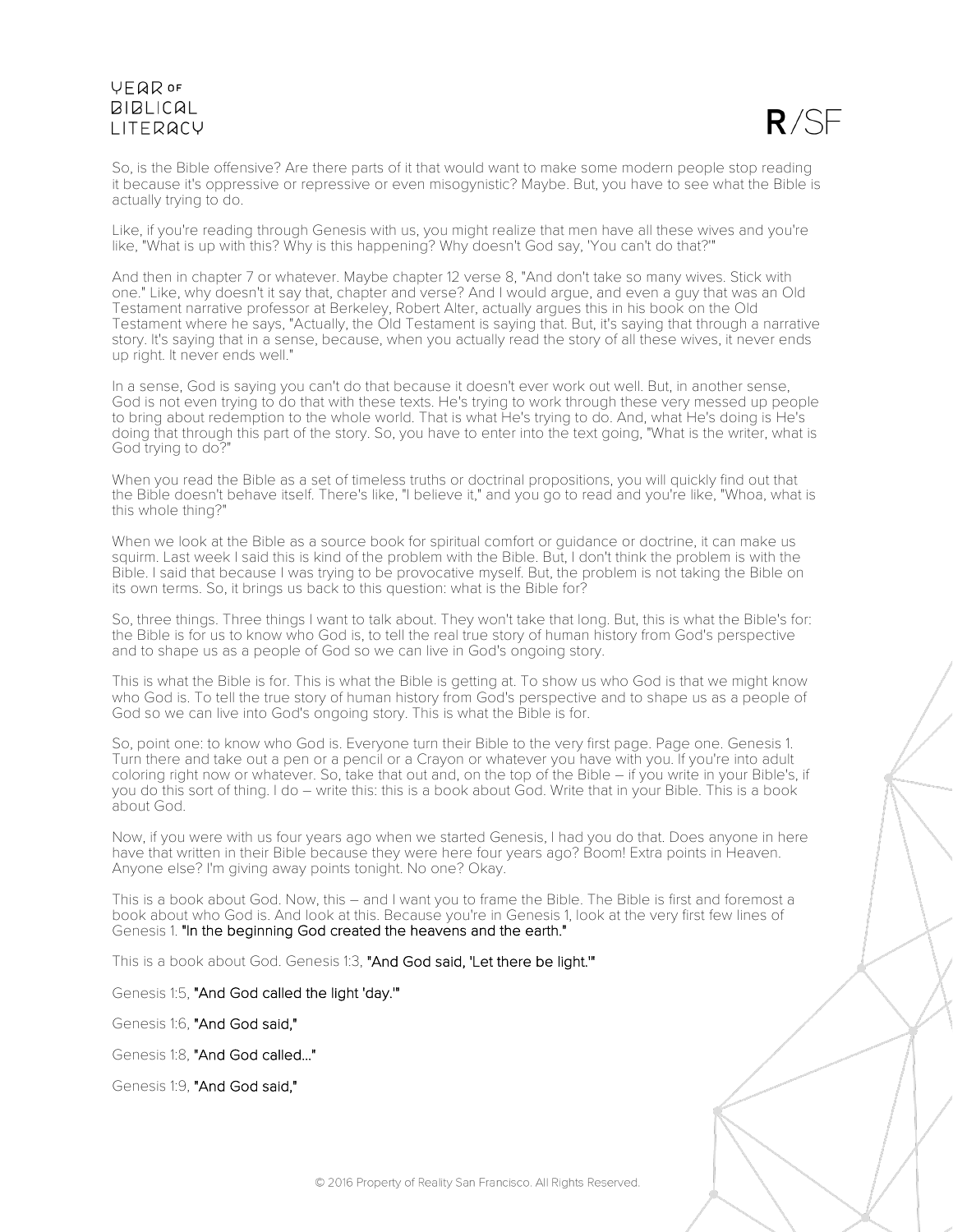

#### Genesis 1:10, "And God called..."

Do you see that rhythm? God said and called and said and called and said and called. This is not a book that's particularly or primarily about you, it's a book that's primarily about God. And all of us skeptics – Christians alike, even skeptical Christians – we want to begin the book with all these questions. We have questions of sexuality, we have questions of ecology and of cosmology and, if Genesis 1 is about anything, it says we can't start with the topics and look for answers. We have to start with God. "In the beginning, God."

The Bible is God's self-revelation. The Bible is about God disclosing Himself to us; showing us who He is and what He's like. And what we learn about God from the opening lines of this book is that God is a God who communicates. It's no surprise that God would leave us with a book, that God would inspire and allow through all sorts of different situations for us to have a book, because God is a God who communicates to us. And we see that at the very opening. God uses words and His words mean something; His words have authority.

His words have authority to create and that's why I had you read "and God said and it was." He has this authority with His words to create things. So, He says it and it is. But, not just this, not just the authority to create, He has the loving power to give identity, to give meaning, to give function to something. So, it's important that it says that God said and then God called it. So, God said, "Let there be light," and there was light. And God called the light "day." So, He gives function and order and purpose and identity to things.

God said in creation and God calls an identity. This is the God who creates. This is the God who gives meaning. This is the God who gives purpose, who gives functions, who gives identity. And this is just page one. This is just the first ten lines of the book. But, if God is a disclosing God or, rather, if the Bible's disclosing or, rather, if God is disclosing Himself through the Bible, how is He doing that?

If you asked me to describe my wife, you're like, "Could you describe your wife? What is your wife like?"

I might use facts. I might say that she is a female, blue eyes, blonde hair. I might say she was born on November 27th, 19... I can't say, in Bakersfield, California. I might say that she likes vegetables and she hates waiting in lines or standing up in front of people to talk. Like, I might just report facts to you. Or, when you ask me "what is your wife like," I could say, "Let me tell you a story. Let me tell you a story about her heart being broken and what breaks her heart. Let me tell you a story about when she couldn't stop laughing. Let me tell you a story about where, during a period of her life, everything made her cry. Let me tell you a story about how a couple of her friends gave her the courage to do something she never thought she could do."

Now we're talking about my wife as a person, not just a set of facts. So, if the Bible is about who God is and it's set up to answer that question, we might want a list of facts. We might want a Buzz Feed of like "Top 10 Things That God Is." But, that's not what captures our hearts and our imaginations. See, we are storied creatures created by a storied God. So, know when there's a book about God that starts with, "Let me tell you a story: 'In the beginning...' or 'Once upon a time, God created the heavens and the Earth.'"

It starts with a story. So, this is an important point to Bible reading. The Bible, especially the Old Testament, is a narrative; it's a story. And God is disclosing the truth about Himself through the story of the Bible. It's not only some facts about who God is, it's telling a story and we're supposed to be wrapped up into the story. It's not just systematic doctrine or timeless truths. That's not what it's doing. That's not what the Bible is doing.

Now, another caveat: that does not mean we can make the Bible mean anything we want it to mean because "it's just a story and we just pull out meaning as we want meaning." You can't do that. Not at all. The only way to get our doctrines and truths is to get into the story world of the Bible. So, I'm not saying to you – I'm not suggesting – that this book you cannot find timeless truths in and you cannot find doctrine. I'm not saying that at all. I'm saying that the only way that you find truth and you find doctrine is to immerse yourself into the story world of the Bible and then let the Bible dictate what those things are. Not going, "I have these sets of truths. I need to go to the Bible to find them."

You can't do that. That's not what the Bible is doing. Because, the Bible is first and foremost revealing God. There's a book by Eugene Peterson, who wrote the Message Bible – you might be using that Bible to read through this year – called "Eat This Book."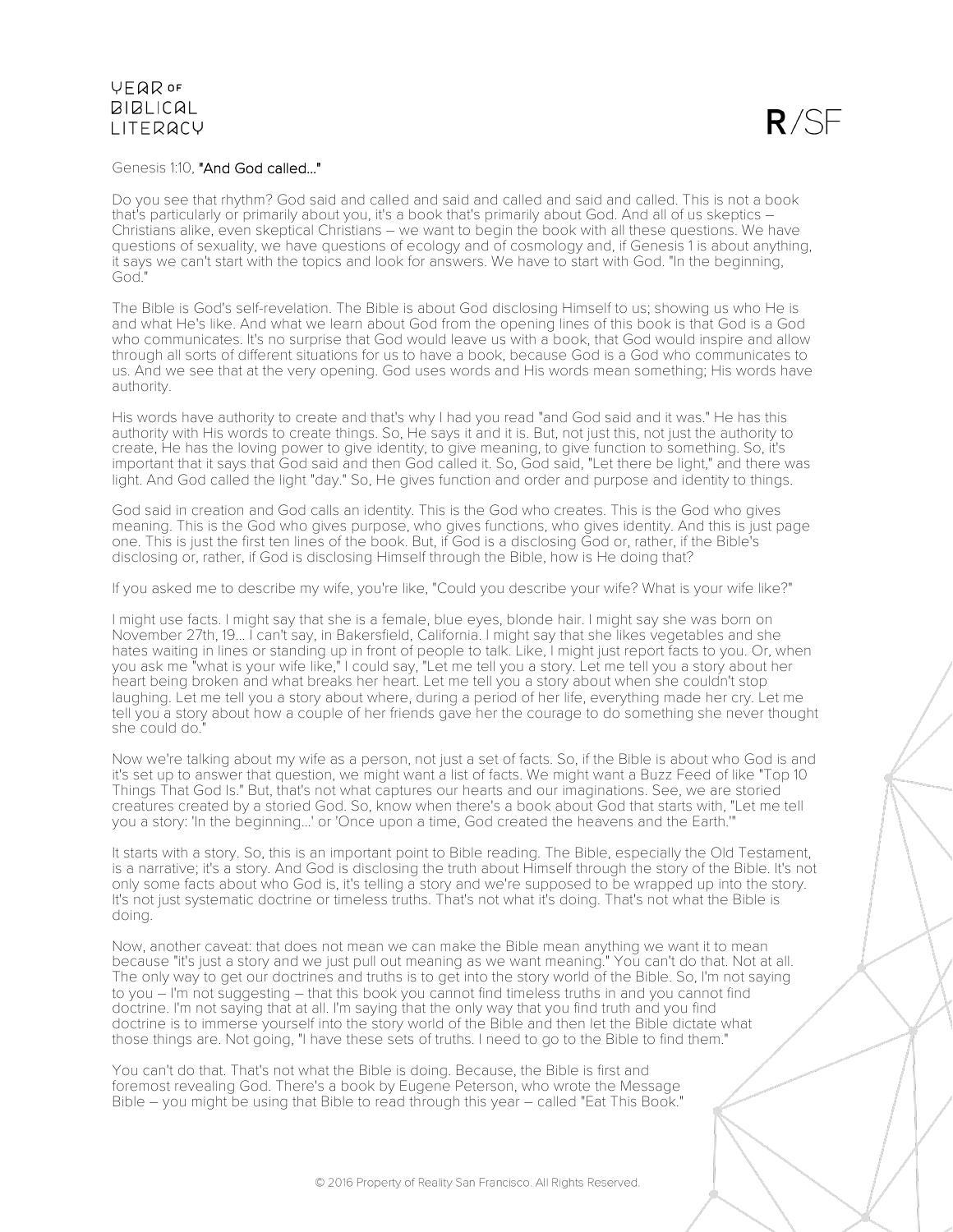

It's a great great little book. He says this in this book:

"This is a text that reveals the sovereign God in being and action. It does not flatter us; it does not seek to please us. We enter this text to meet God as He reveals Himself, not to look for truth or history or morals that we can use for ourselves. What He insisted upon supremely was that we do not read the Bible in order to find out how to get God into our lives, to get Him to participate in our lives. That's getting it backwards."

Now, what he's saying there, what he means by "that's getting it backwards" is because the Bible, we're supposed to get the life with God. We're supposed to dive into the Bible and find life with God. We're not trying to take the Bible and fit it into our little lives. We're supposed to be immersed in its story. That's what we're supposed to do. We're supposed to, as we're reading it, find our lives in its story, not the other way around. Not going, "Okay, how can this book get into my life?" but, "How do I get my life into God's unfolding story?"

Here's a little example of this: on January 6th this last week, Ashley and I celebrated dating for 21 years. We've been dating for 21 years. We were very young. Gosh, we were seven and... eight. No, I'm kidding. We were young. I just heard my wife laugh. That was cute. We were young. We were – I mean, to be honest, and this is a weird thing to share, but we were very ignorant of God's ways. We were really blatant, gross sinners. I mean, I literally got saved the day before and then we started dating. And we were sitting around our table at home and having dinner on the 6th and we were just reminiscing like, "Oh my gosh. Our first few years of dating, we were just so messed up. I mean, we're still messed up. But, we were really messed up. Like, really messed up."

And then we were like, "Why did God even let us be together or live? Why didn't He go all Old Testament on us right then and there? Why in the world didn't that happen?" And then we just kind of shifted conversation, like it does, and we got to talking about our daily Bible reading. And then we were going, "Oh my gosh. Did you read this part? Okay, Lot. Sodom and Gomorrah. Oh my gosh. This story is crazy."

We're just walking through the story and we're like, "Okay. So, yeah." So, these angels show up and are delivering Lot because they're about to destroy this place that Abraham tried to intercede before, but it didn't really work because there's not that many righteous people there. And he gets to this town and all these men want to rape angels and they're like, "Let us have the angels. We want to rape them."

And Lot's like, "You can't rape my angels. But take my daughters."

And that's the story. Did you read it? It's insane. Okay. So they're like, "Take my daughters." And we're like, "Oh my gosh. Poor daughters."

But then, a few verses later, daughters are like, "Let's get dad drunk and sleep with him so we can get pregnant by him because we don't know if we're going to have..."

And we're talking about it like, "Why didn't God just wipe the whole thing out again?" Like, "Let's do the flood. I said I wouldn't do it, but I take it back. I'm going to do it again."

Like, it is so bad. And then we're talking about this and these things weren't connected. But, all of a sudden, it happened. We looked at each other and we realized that it was just like us. We found ourselves in God's story. Why didn't God judge us when we were young and sinful and so stupid? We're no better than Lot or his daughters. Evil abides in us, too. If our story was written down in Genesis, we would be ashamed to look back. Why did God do that?"

And then we found ourselves immersed in the story. God is trying to redeem. God is trying to redeem. He's trying to save. He's like, "I'm going to deliver you and I'm trying to redeem you."

The reason I wanted to say this is because you guys might feel like there's a huge distance between this and you and you're like, "Oh my gosh. I'm so messed up and all this other stuff and I came to church, but I don't know why I'm here."

God is out there to redeem you. And you're reading the stories and what you're going to find is that this is actually the true story and you're going to find your life in it like, "I'm just like that."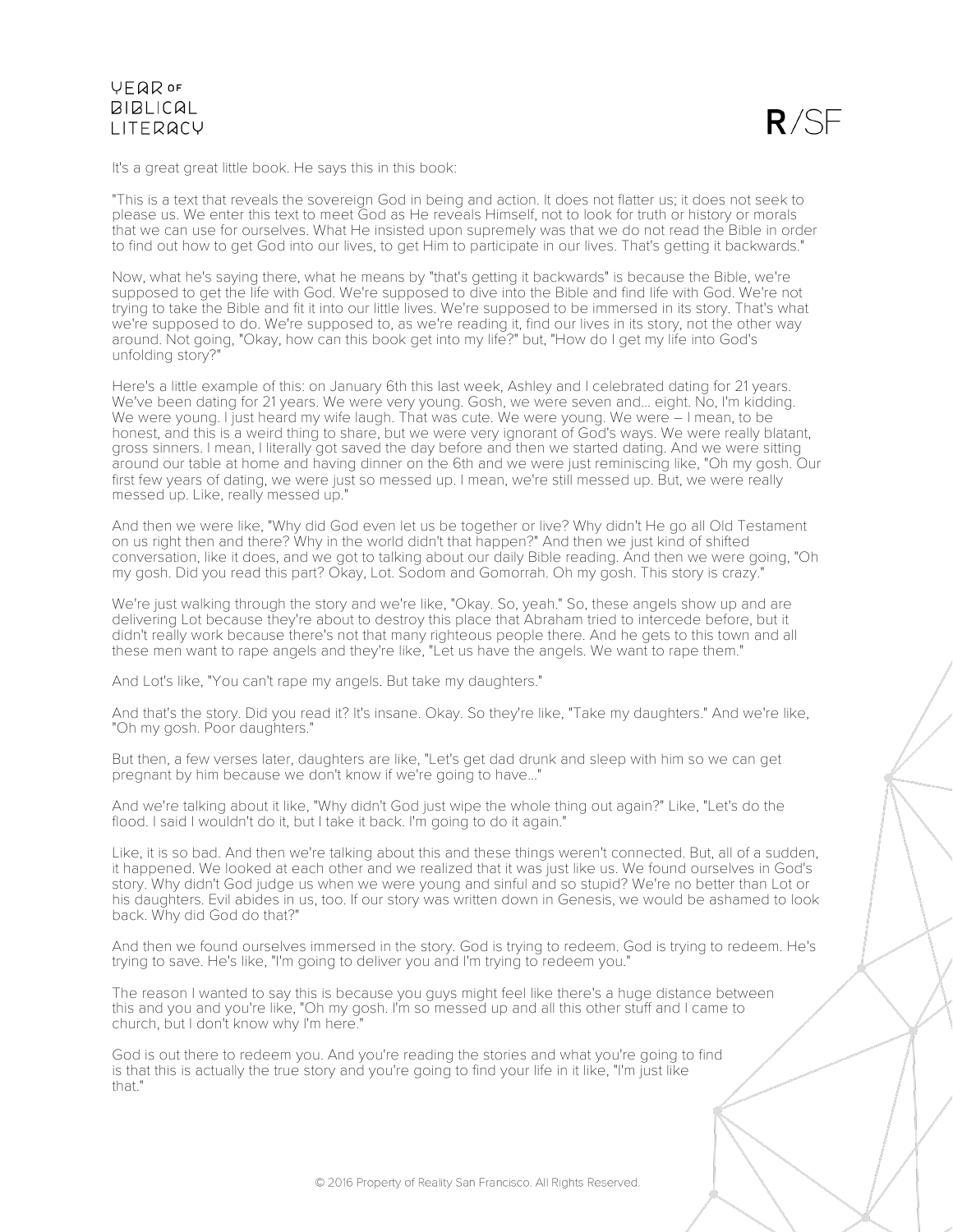# UFQDOF **BIBLICAL I ITFRACY**

 $R/SF$ 

I have moments, like Abraham, where I believe God for gnarly things and I have moments where I'm trying to say my wife is my sister. Like, it's just so weird. That's in the Bible. You're like, "What is that coming from?"

This is what God's saying. The Bible is a story about God. I mean, it's big and it's complex. It's a true metastory that we find all our stories in. That's the second point. To tell the true story of human history from God's perspective. And what He does is – if you're taking notes, you might want to put in parenthesis "through the lens of Israel" because there is a lens of a family that God is working through here. The Bible tells the true story of who we are and what went wrong and what God's doing about it.

I mean, if you're reading Genesis 1-11, what you should've done after chapter 11 is, very carefully as you're reading that, you should've said to yourself, "Who's going to fix this mess?"

If it went from Adam and Eve and it was great to Genesis 3 and then Noah, you're like, "Let's reboot this thing because everyone's heart is evil always."

And then God's like, "I need to reboot this Earth. I need to cleanse it. It's so filthy. So, I'm going to save Noah."

You're like, "Noah's the guy that God's going to redeem the world with." But then he's drunk and naked at the end of that whole scene. You're like, "That's kind of like Adam and Eve. Naked and eating from the tree. He's drinking from the tree, but it's the same difference. You're like, "Oh, it's the same thing. It's in the human heart."

And then it goes on and you have the Tower of Babel where "we're going to make a name for ourselves and we're going to make a name better than God." And you're like, "Who's going to redeem this? Who's going to save this? How is God going to save this story? How is God going to save this earth?"

In chapter 12, you meet a guy named Abram. And God says, "Abram, you don't know me. I know you. I know you worship the moon, but I'm God. I'm Yahweh. Would you leave your land and your family and follow me? I'm going to give you land and a family. I know you're old and you don't have a family, but I'll get you one."

And Abram's like, "I believe you, God," and he follows Him.

And then you're like, "Okay. This story's rebooting again. This is happening. God's going to redeem the world through this family and it's a family of a guy who doesn't have a family. How in the world is he going to get a family?"

And then it's a really messed up way of how he gets a family. His family is really messed up. But then God redeems and God saves and God redeems and God saves. This is the story. We find ourselves in this story as well. That's what this is there for. In Genesis 1-3, you kind of see this whole thing playing itself out again. So, when you read Genesis 1-3, we find ourselves in the story that we're created by God and for God.

One Old Testament scholar says, "It was God who created humanity and, therefore, only God can reveal to us our identity and function as humans and, without this Biblical revelation, we are lost in a maze of confusion."

I think that last phrase "we are lost in a maze of confusion" pretty much sums up this generation; our world right now. Like, lost in the maze of identity confusion. No one knows who they are. They think, "I'll find it in myself, I'll find it going to school, I'll find it doing this retreat thing somewhere.

Unless through this library of books God reveals who we are and what we're made for, we'll never know. We need this. This is the true story of how God made the world. As we read the Bible, we won't just find God and know God. We will, but we'll also find the true story of ourselves. We'll find ourselves in this story.

Lesslie Newbigin was a famous missiologist and missionary to India. He was ministering to a friend of his, a Hindu, intellectual friend, and he gave him a Bible to read and his friend wrote him a letter back. His friend said this in a letter to Lesslie Newbigin:

He said, "I can't understand why you missionaries present the Bible to us in India as a book of religion. It is not a book of religion. And, anyway, we have plenty of books on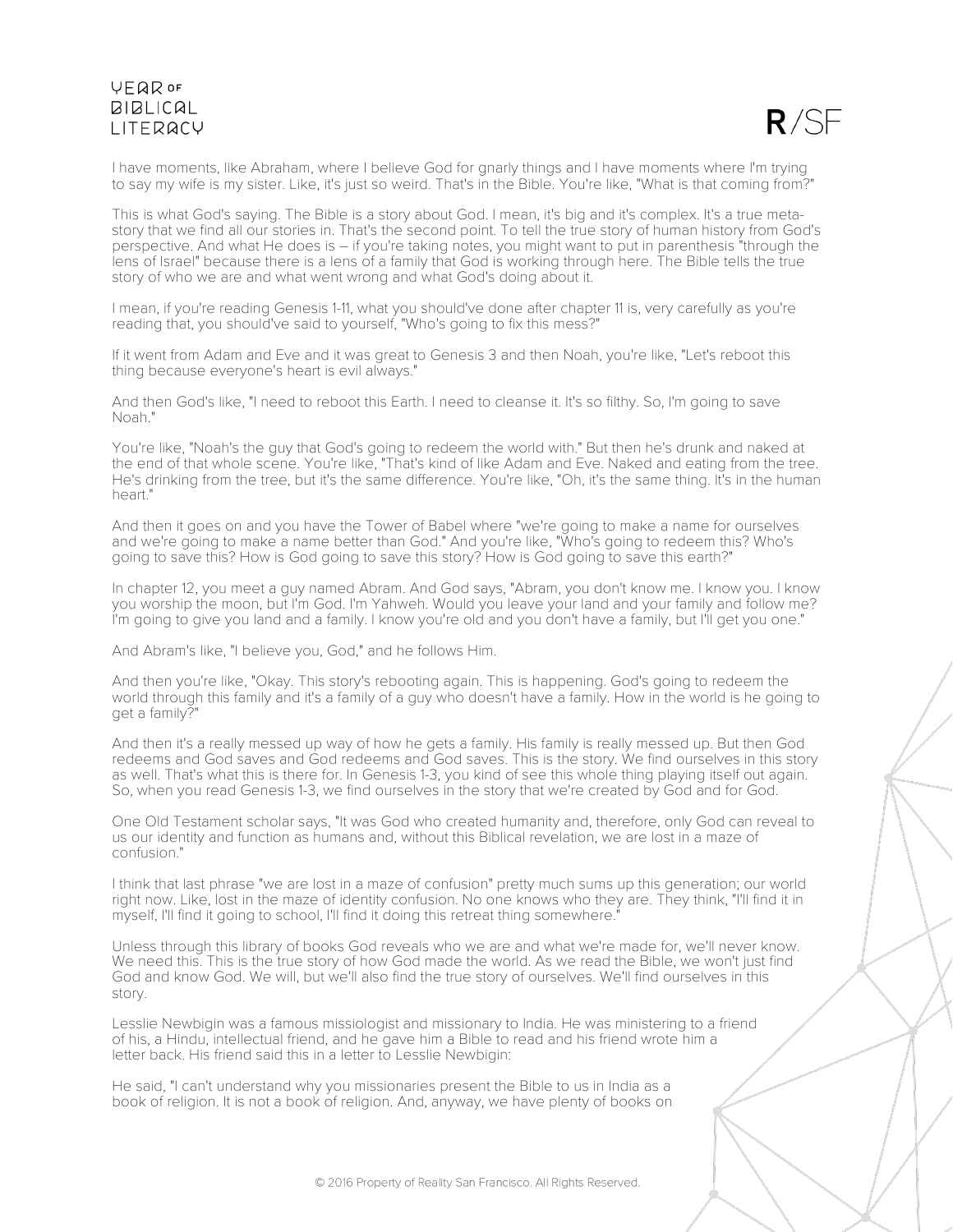

religion in India. We don't need any more. I find your Bible a unique interpretation of universal history, the history of the whole creation and the history of the human race. And, therefore, a unique interpretation of the human person as a responsible actor in history. That is unique. There is nothing else in the whole religious literature of the world to put alongside it.

This is what he said. It says he reads the Bible for himself. He's like, "Whoa. I'm actually an actual participant in the history of the human race. This is so unique. You're saying that this God created everything and He created me and He makes a covenant with humanity and wants us to live inside that? That is unique."

The third thing the Bible does is it shapes us as a people of God who can live into God's ongoing story. It shapes us. We like to say around here that God is shaping us through our experiences. We say that a lot around here and it's true. God shapes us through our failures and successes, highs and lows, disappointments, our relation. All of this stuff is important to forming the life of Christ in us. All of it.

But, another caveat: our life experiences are not the text for directing the formation itself. Our experiences are not the text for directing that formation. Experiences are important. Emotions are. All that stuff's important. But, it's not the text that drives it. You cannot say, "I am a Christian" and then throw away the Bible and prayer and spiritual discipline and spiritual practice and simply say that God is forming you in your experiences. Because you can easily just say that your culture or your family of origin is forming you by your experiences.

#### See, again, Eugene Peterson says this:

"The Christian community has always insisted that Holy Scripture that reveals God's ways to us is necessary and basic to our formation as human beings. In our reading of this book, we come to realize that what we need is not primarily informational, telling us things about God and ourselves, but formational; shaping us into our true being. This is the very nature of language; to form rather that to inform. When language is personal, which it is at its best, it reveals. And revelation is always formative. We don't know more, we become more."

We don't know more, we become more. This is what happens as we immerse ourselves into the Scriptures. We know God and we know ourselves and then it forms us into these type of people. See, this year our interest is not knowing more, but becoming more. How will we become more? How will this happen? How will this formation happen? Well, look at our text today.

#### 2 Timothy 3:14. Again, Paul writing to Timothy says, "Continue in what you have learned and become convinced of, because you know those from whom you learned it, and from infancy you have known the Holy Scriptures."

"From infancy you have known the Scriptures." That would have been, to them, the Old Testament. He says, "The Old Testament, as you've immersed yourself in the story world of the Scriptures, as you've been living in that story, it's made you wise to know and to follow Jesus. It has made you wise."

#### "It makes you wise for salvation through faith in Jesus Christ."

As you immerse yourself in the text, it forms us into a people that are aware of salvation, that are aware of Christ, that see Christ and are formed in the way of Christ. This is what Scripture does. It works on us.

#### "All Scripture is God-breathed and useful for teaching, rebuking, correcting and training in righteousness, so that the servant of God may be thoroughly equipped for every good work."

This is what the Scriptures do. The Bible tells one unified story that leads us to Jesus. That's the point of this whole thing. Paul is saying, "As you're wise, as you know the Scriptures and are immersed in the Scripture, know the Scriptures make you wise for salvation through faith in Christ."

It makes you wise for Christ. Like, you start seeing Jesus. And then Paul says, "Because the Scriptures are God-breathed. The Scriptures are good for us because they're God-breathed."

Literally that word is "in-breathed" by God, meaning that this book has living breath in it. It's the breath of God Himself. God breathes through this text and the Spirit who caused it to be written, who spoke through the different writers in so many ways, is as powerful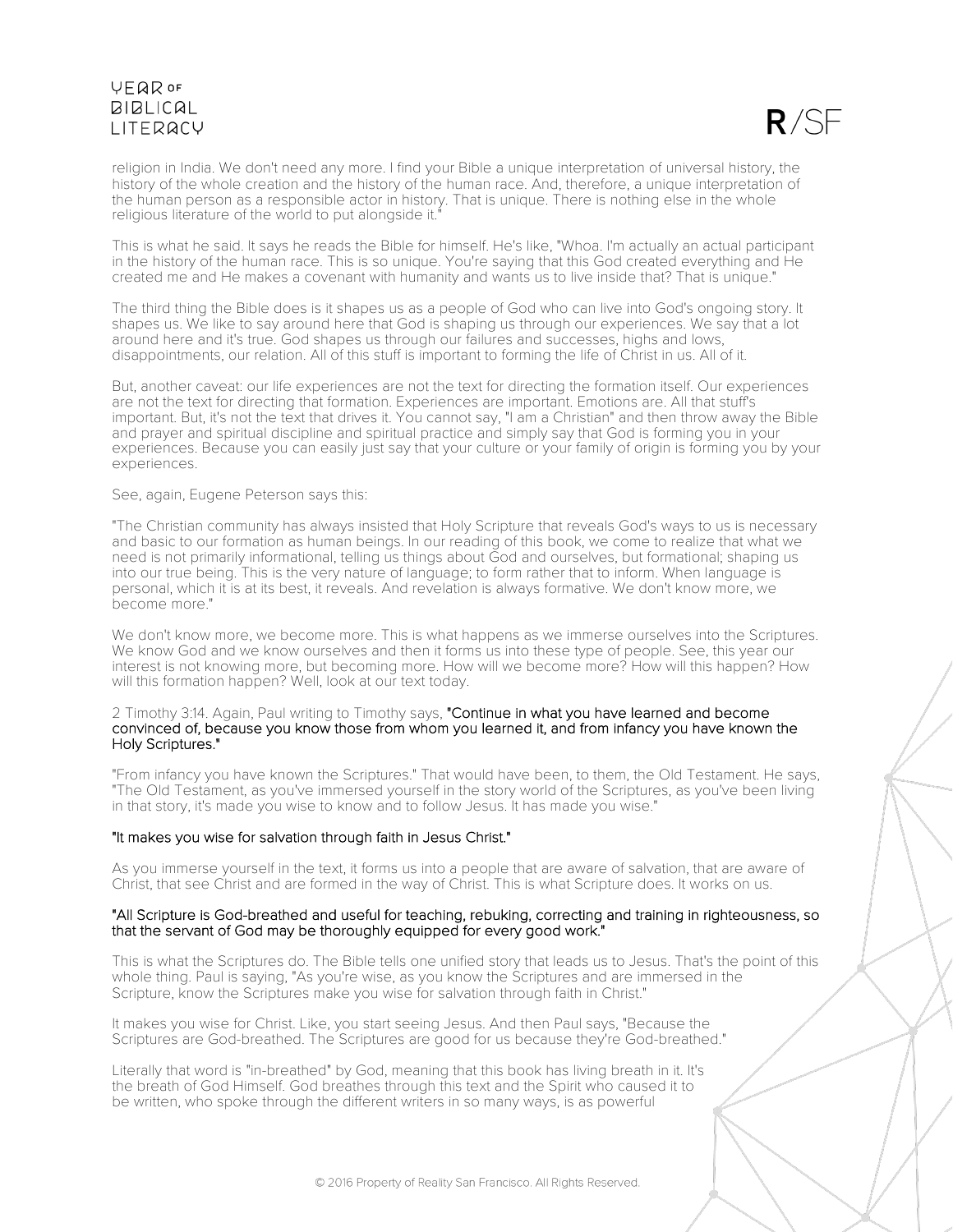

today through this text as ever. And with God power, it can transform our lives.

Like I said, we celebrated 21 years of dating but, the day before, I celebrated 21 years of following Jesus. So, I can drink now as a Christian. I was saved by Jesus by reading the Bible for myself for the very first time. Okay? Very first time. I didn't grow up in church and all that stuff. One night, after a really horrible horrible day thinking I want to run away or commit suicide or one of those things, someone gave me a Bible just a few weeks before. I grabbed it and I opened it and I opened it to the middle. I don't know why I did that. I just thought like, "I don't want to start at the beginning. I want to act like I've read this thing before."

So, I start in the middle. It was the book of Job and I thought it was the book of "job." And I'm like, "This is cool. I'll get a job."

So, I'm reading this book and it's a student Bible, so they have all these headings, right? And it said, "When bad things happen to good people." I thought that was me. I'm like, "Oh my gosh. This is the worst thing that happened to me. I'm a pretty good person. Why did this happen to me?"

So, I started reading it and, as I read it, the book of Job – which, by the way, doesn't even answer the question why bad things happen to good people, right? If you get to the end, it doesn't ever answer the question. So, I'm reading it and trying to find the answer to this question, but I don't find the answer. I literally meet Jesus. Like, I'm reading this text and God speaks to me. I'm reading this text and Jesus, not in a physical way – but to me it was really real – showed up to me. He said, "Follow me."

Like, "You go the way you're going and it's going to be death. You're going to end up dead, kill yourself, or your life will be not the way I've made it. Or you can follow me. Follow me and live."

And I didn't have that language. I didn't have that framework. I had nothing. I didn't go to church. I mean, I went to church here and there, but that wasn't part of my world. But God, through this God-breathed text, breathed on me the breath of life. Breathed on me. And I said, "I'm following Jesus."

I got rid of drugs and all the stuff I was doing and I started following Jesus. In verse 16, Paul says that this breathed book might work in our lives to form us and shape us into a people that live into God's ongoing story. It says that Scripture is useful for teaching. It says that Scripture is useful for teaching us. Yes, it is. And what does it teach us? It teaches us to know God, who God is, tell us the true story of human history, and to shape us into a people that live into His story.

It's also for rebuke. Scripture is for rebuke. As we read the Scripture it will, from time to time, inform us that something we've been doing is out of line with God's will. That will happen this year. You're going to read something like, "What I've been doing is out of line."

And sometimes it will be plainly on the surface of the text. It's right there in black and white like, "Oh my gosh." And you'll sense something convict you. You'll sense, "I need to live into this."

Other times we read a passage, we'll begin to hear the voice of God gently or, perhaps, maybe even not so gently telling us that this story applies to an area of our lives. Like, "This is the area of your life that I want to deal with."

This is what it means that the Scriptures are God-breathed and it rebukes us. Sometimes gently, sometimes not so gently. See, when that happens, as it may often do for those who read the Bible prayerfully this year, we do well to pay attention to that. We do well to be rebuked by the Scriptures.

It says Scripture is for training for righteousness. Now, I have one last thing I want to share I think this is really important. It might take three minutes. So, give me three more minutes.

The question of this series is "how can this story be authoritative?" How can the Bible train us for righteousness, form us in this way that we can live into God's story or, as Paul puts it, that the servant of God can be equipped for every good work? How do we do that? How can the Bible, which is made up mainly of story, be authoritative? How is this narrative, how is this Bible authoritative?

N.T. Wright wrote a little – not so little – article called "How is the Bible Authoritative?" In it, he says this. I'm going to explain this, but let me read this to you: